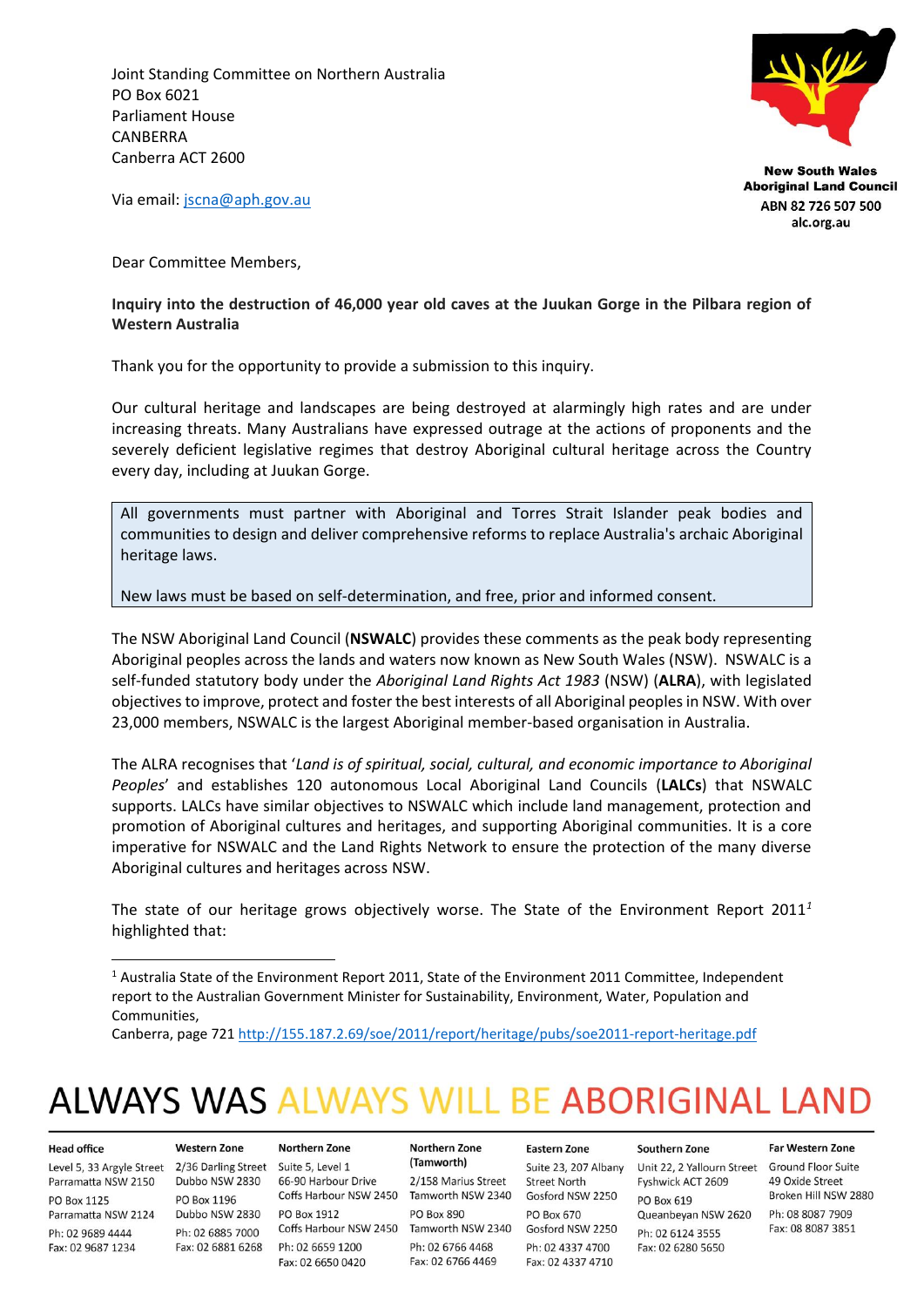*"One of the main threats to Indigenous heritage places is conscious destruction through government-approved development—that is, development for which decision-makers are aware of (or obliged to be informed about) Indigenous heritage impacts, yet choose to authorise the destruction of Indigenous heritage. This widespread process, combined with a general lack of understanding of physical Indigenous heritage, means that individual decisions on assessment and development result in progressive, cumulative destruction of the Indigenous cultural resource.*

The State of the Environment Report 2016<sup>2</sup> re-iterates the scale of the problem, highlighting that "incremental destruction" is a key risk to our cultural heritage<sup>3</sup>. The Report notes that:

*"The economic imperatives of development and infrastructure delivery can place great pressure on sensitive Indigenous heritage places and overemphasise the individual 'site', rather than understanding that Indigenous heritage exists at a landscape scale, covering both tangible and intangible manifestations." The cumulative impacts on Aboriginal heritage, along with the high rates of destruction both illegal and legally authorised must be urgently addressed.*

There is mounting evidence that recognising and protecting culture of Aboriginal people is vital to Aboriginal people's health and well-being.<sup>4</sup> The impacts on Aboriginal people of site destruction extends beyond loss of our heritage, to closing the gap in life outcomes.

The Prime Minister has spoken of the need for a new approach to Closing the Gap that is built on partnership, giving back responsibility, listening to and empowering Aboriginal people. We urge Governments to adopt the same approach to protecting Aboriginal cultural heritage.

In recognition that more must be done, NSWALC, along with other large Aboriginal Land Councils and Native Title bodies have called for a moratorium on the destruction of cultural heritage sites and for reforms to be designed in partnerships with us.<sup>5</sup>

With regards to the Terms of Reference:

#### **(a) the operation of the** *Aboriginal Heritage Act 1972* **(WA) and approvals provided under the Act;**

Both State sanctioned and illegal destruction of sites significant to Aboriginal people is a regular occurrence in WA, as it is in NSW. Like the outdated and inadequate laws in NSW, there is a need for a moratorium and broader reforms that embed

• Self-determination,

<sup>&</sup>lt;sup>2</sup> Australia State of the Environment Report 2016, Heritage Chapter, page 27 [https://soe.environment.gov.au/sites/g/files/net806/f/soe2016-heritage-launch](https://soe.environment.gov.au/sites/g/files/net806/f/soe2016-heritage-launch-v27march17.pdf?v=1488844294)[v27march17.pdf?v=1488844294](https://soe.environment.gov.au/sites/g/files/net806/f/soe2016-heritage-launch-v27march17.pdf?v=1488844294)

<sup>4</sup> Se[e https://www.lowitja.org.au/content/Document/CtG2020\\_FINAL4\\_WEB%20\(1\).pdf](https://www.lowitja.org.au/content/Document/CtG2020_FINAL4_WEB%20(1).pdf) – page 7 & [https://aiatsis.gov.au/sites/default/files/products/report\\_research\\_outputs/benefits-cfc\\_0.pdf](https://aiatsis.gov.au/sites/default/files/products/report_research_outputs/benefits-cfc_0.pdf) <sup>5</sup> [https://alc.org.au/newsroom/media-releases/aboriginal-leaders-call-for-action-to-protect-first-nations](https://alc.org.au/newsroom/media-releases/aboriginal-leaders-call-for-action-to-protect-first-nations-cultural-heritage/)[cultural-heritage/](https://alc.org.au/newsroom/media-releases/aboriginal-leaders-call-for-action-to-protect-first-nations-cultural-heritage/)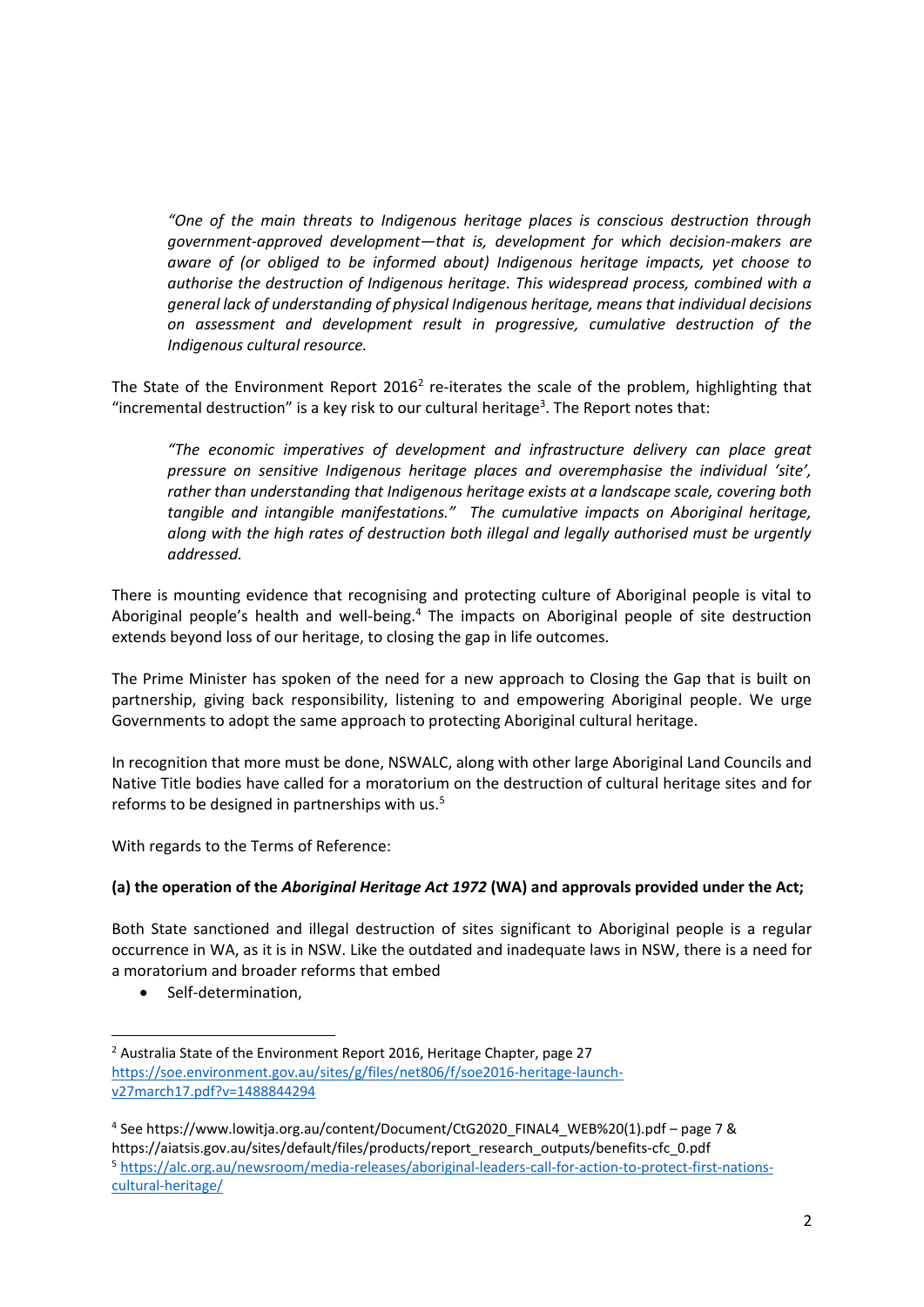- The right for Aboriginal people to say no, and
- Strengthen protection mechanisms.

In relation to State sanctioned destruction, the current legislation in both WA and NSW allows proponents to appeal decisions they are dissatisfied with. There is no such right for Aboriginal people or the broader community. There is a fundamental imbalance of power inherent in the existing legislation

We understand the WA Government has recognized that reform is needed but its processes have been slow. Any reform process must prioritize the needs of Aboriginal people and be developed in partnership with Aboriginal people.

We also note that the Federal Government has significant responsibilities with respect to protecting the heritage of Aboriginal people. It must intervene urgently to develop new national legislation that will provide the best possible protection of the heritage of Aboriginal people.

## **(b) the consultation that Rio Tinto engaged in prior to the destruction of the caves with Indigenous peoples;**

In relation to consultation more broadly, we seek new Commonwealth and jurisdictional legislation that mandates that Aboriginal people will make decisions in relation to Aboriginal cultural heritage. Consultation is not an appropriate substitute for consent by Aboriginal people.

## **(c) the sequence of events and decision-making process undertaken by Rio Tinto that led to the destruction;**

Based on the information that has come to light to date, we suggest that further investigation is needed regarding whether laws, however inadequate, have been broken.

## **(d) the loss or damage to the Traditional Owners, Puutu, Kunti Kurrama and Pinikura people, from the destruction of the site; and**

#### **(e) the heritage and preservation work that has been conducted at the site;**

The views of local Aboriginal peoples must be prioritised in these matters.

In response to the devastation that has occurred at Juukan Gorge by Rio Tinto, our organization has withdrawn investments from Rio Tinto and call on other investment holders to do the same. We are putting other companies on notice that we intend to act. We are socially and morally responsible for what we invest in - when companies conduct themselves with disregard for the impact on Aboriginal people, we will take action.

#### **(f) the interaction, of state Indigenous heritage regulations with Commonwealth laws;**

In our experience, interaction in State and Commonwealth laws rarely occurs because governments have not taken their role seriously, and often fail to respond to requests to protect sites. If there any complexity in the interactions between State and Commonwealth laws, reducing safeguards and avenues for Aboriginal communities to seek protections is not the answer.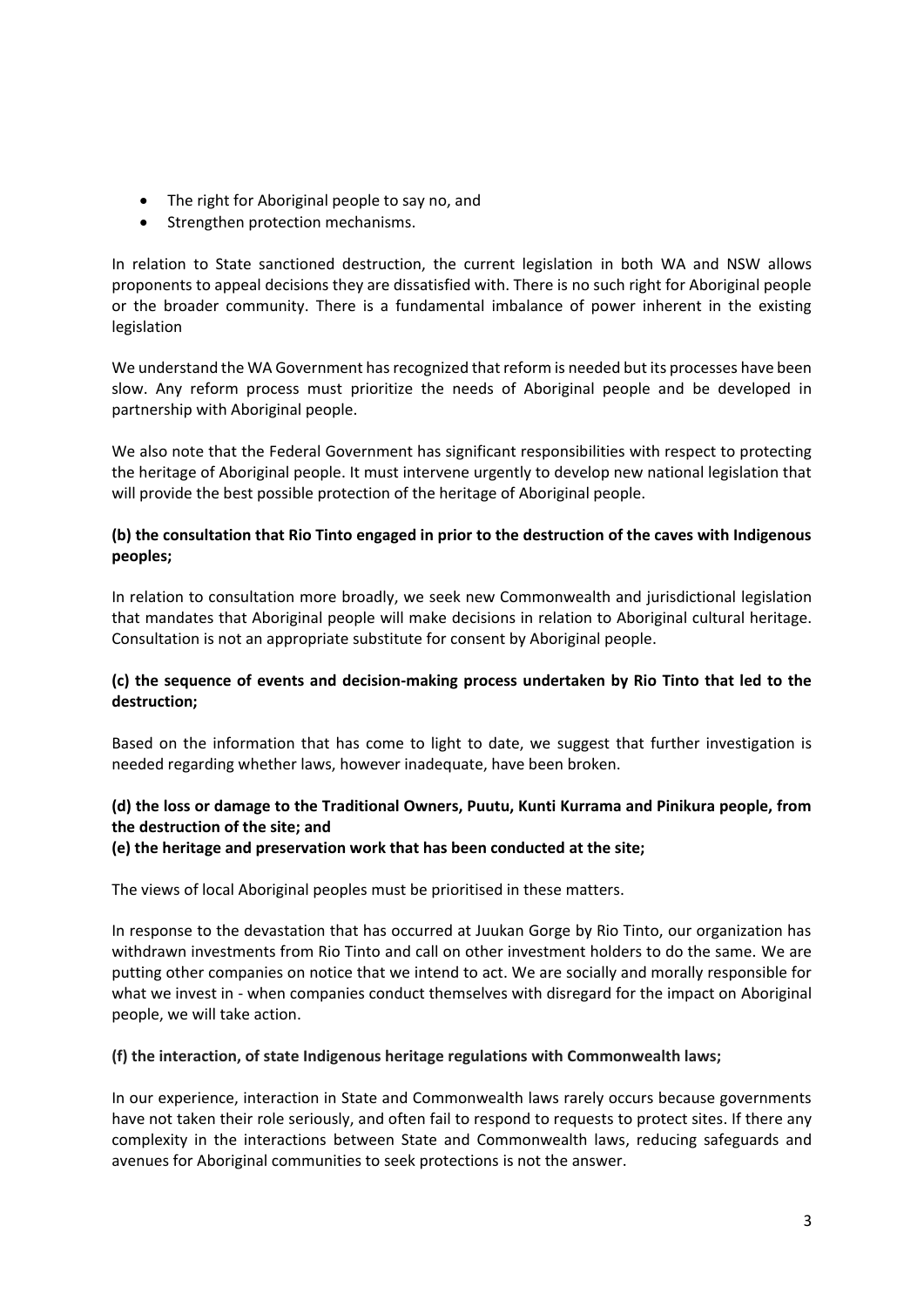We are concerned that rhetoric of 'complex interaction' and 'reducing red / green tape' has been misguided and has resulted in weak laws, no or minimal avenues for Aboriginal people to make decisions about Aboriginal heritage, and significant destruction.

It is essential that important safeguards and protections are improved and that avenues for Aboriginal people to protect Aboriginal cultural heritage and manage Country are expanded, not reduced.

We note that the Federal Minister has the power to issue emergency declarations under the *Aboriginal and Torres Strait Islander Heritage Protection Act*, however this is rarely ever done. Most obviously, it didn't happen in respect to Juukan Gorge.

NSWALC draws attention to Articles 3 and 32 of the United Nations Declaration on the Rights of Indigenous Peoples (**UNDRIP**) <sup>6</sup> which recognises rights of Indigenous people to self-determination, as well as rights to control and use traditional lands and territories. The Articles also stipulate that States must cooperate in good faith with Indigenous peoples through representative institutions in order to obtain the 'free, prior and informed consent,' of Indigenous peoples. NSWALC encourages the Committee to consider the human rights context in which States laws and policies are administered. NSWALC encourages the Committee to recognise the importance of, and honour commitments enshrined in the UNDRIP and work proactively to incorporate Declaration aims into domestic policy and legislation.

**(g) the effectiveness and adequacy of state and federal laws in relation to Aboriginal and Torres Strait Islander cultural heritage in each of the Australian jurisdictions;**

The laws at the Commonwealth and State level in NSW are obviously ineffective and inadequate, and are in need of urgent reform.<sup>7</sup> However we caution against rushed responses that are not designed in partnership with Aboriginal and Torres Strait Islander peak organisations and communities.

NSWALC has extensively highlighted deficiencies in both Commonwealth (including the *Aboriginal and Torres Strait Islander Heritage Protection Act<sup>8</sup> ,* and *Environment Protection & Biodiversity*  Conversation Act<sup>9</sup>) and NSW laws<sup>10</sup>, and has called for significant reforms since our inception more than 40 years ago.

To highlight just some of the inadequacies in NSW, the NSW Government continues to approve the destruction of our heritage at alarmingly high rates. For the first half of the 2020 calendar year, approximately four Aboriginal Heritage Impact Permits (**AHIPs**) – or permits to destroy Aboriginal heritage - were being issued every week by the NSW Government<sup>11</sup>.

<sup>6</sup> [https://www.un.org/development/desa/indigenouspeoples/wp-](https://www.un.org/development/desa/indigenouspeoples/wp-content/uploads/sites/19/2018/11/UNDRIP_E_web.pdf)

[content/uploads/sites/19/2018/11/UNDRIP\\_E\\_web.pdf](https://www.un.org/development/desa/indigenouspeoples/wp-content/uploads/sites/19/2018/11/UNDRIP_E_web.pdf)

<sup>7</sup> Hunt, J. (2020), Cultural vandalism: Regulated destruction of Aboriginal cultural heritage in New South Wales. Topical Issue No. 3/2020, Centre for Aboriginal Economic Policy Research, Australian National University, Canberra.<https://doi.org/10.25911/5ef088fdc313f>

<sup>&</sup>lt;sup>8</sup> See for exampl[e https://alc.org.au/wp-content/uploads/2019/12/Federal-Review-Submission.pdf](https://alc.org.au/wp-content/uploads/2019/12/Federal-Review-Submission.pdf)

<sup>&</sup>lt;sup>9</sup> See for exampl[e https://epbcactreview.environment.gov.au/sites/default/files/2020-06/ANON-K57V-XQ28-Z-](https://epbcactreview.environment.gov.au/sites/default/files/2020-06/ANON-K57V-XQ28-Z-%20NSW%20Aboriginal%20Land%20Council.pdf) [%20NSW%20Aboriginal%20Land%20Council.pdf](https://epbcactreview.environment.gov.au/sites/default/files/2020-06/ANON-K57V-XQ28-Z-%20NSW%20Aboriginal%20Land%20Council.pdf)

<sup>&</sup>lt;sup>10</sup> See for exampl[e https://alc.org.au/wp-content/uploads/2019/12/180420-final-nswalc-ach-submission.pdf](https://alc.org.au/wp-content/uploads/2019/12/180420-final-nswalc-ach-submission.pdf)

<sup>11</sup> <https://www.heritage.nsw.gov.au/permits-and-assessments/aboriginal-heritage-impact-permits/>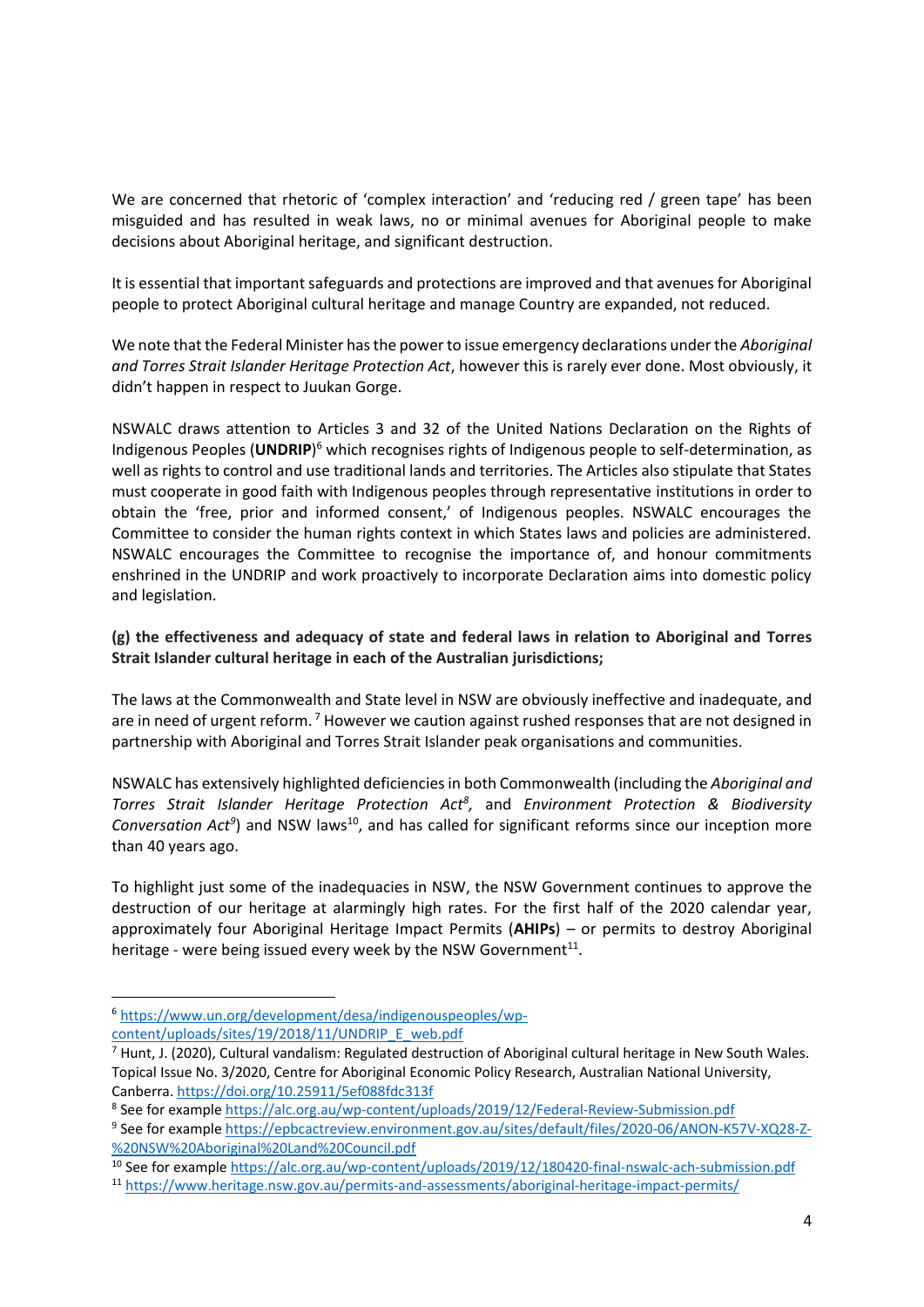There is also much less transparency around major projects, which are exempt from the AHIP requirement. However, concerns are regularly raised that a significant amount of our heritage is being destroyed via NSW Government approvals for major projects.

Furthermore, despite the hundreds of thousands of Aboriginal sites across NSW, only about 100 Aboriginal Places are formally protected under the current *National Parks and Wildlife Act 1974* (**NPW Act**). Additionally, current approaches under the NPW Act are outdated (i.e. prioritising physical evidence of previous occupation as opposed to viewing Country holistically and recognising current and previous cultural values embedded within and across Country).

The high rates of destruction of Aboriginal sites, both 'approved' and illegal, continues to cause deep distress within our communities. The destruction of Aboriginal sites impacts on the ability of our peoples to maintain living cultures and create wellbeing and healthy communities. Our sites tell important stories and must be protected so Aboriginal peoples can strengthen and maintain our cultures now and in the future.

Current Aboriginal heritage provisions are primarily contained in sections 83-91 of the NPW Act. These sections are not well integrated with the development process in NSW. This results in a reactive system that often does not consider Aboriginal heritage until after the development assessment process or when Aboriginal heritage is under threat of destruction. It is also very apparent that the NSW planning laws also provide inadequate consideration and protection of Aboriginal cultures and heritages.

## **(h) how Aboriginal and Torres Strait Islander cultural heritage laws might be improved to guarantee the protection of culturally and historically significant sites;**

In NSW, we note that have been numerous reviews and inquiries into the reform of Aboriginal culture and heritage laws since in 1978. All of the reviews<sup>12</sup> have supported:

- Aboriginal ownership and the right of Aboriginal peoples to control their culture and heritage recognised in separate stand-alone legislation, and
- Independent Aboriginal controlled bodies to make decisions, with decentralised control of Aboriginal culture and heritage with the day-to-day management responsibilities are invested in local Aboriginal people, and Aboriginal understandings and definitions of what is culture and heritage.

We recommend that the following key principles are adopted to guide reforms to improve the protection of Aboriginal cultural heritage. Reforms must be:

- 1. Be positive and beneficial, and further the rights, interests and aspirations of Aboriginal & Torres Strait Islander peoples;
- 2. Empower Aboriginal and Torres Strait Islander peoples, and support self-determination;
- 3. Embed free, prior, and informed consent, and the right for First Nations people to say no;
- 4. Have no detrimental impacts to existing beneficial land rights or Cultural Heritage regimes;

<sup>12</sup> See[: https://alc.org.au/wp-content/uploads/2019/12/110215-our-sites-our-rights-final.pdf](https://alc.org.au/wp-content/uploads/2019/12/110215-our-sites-our-rights-final.pdf)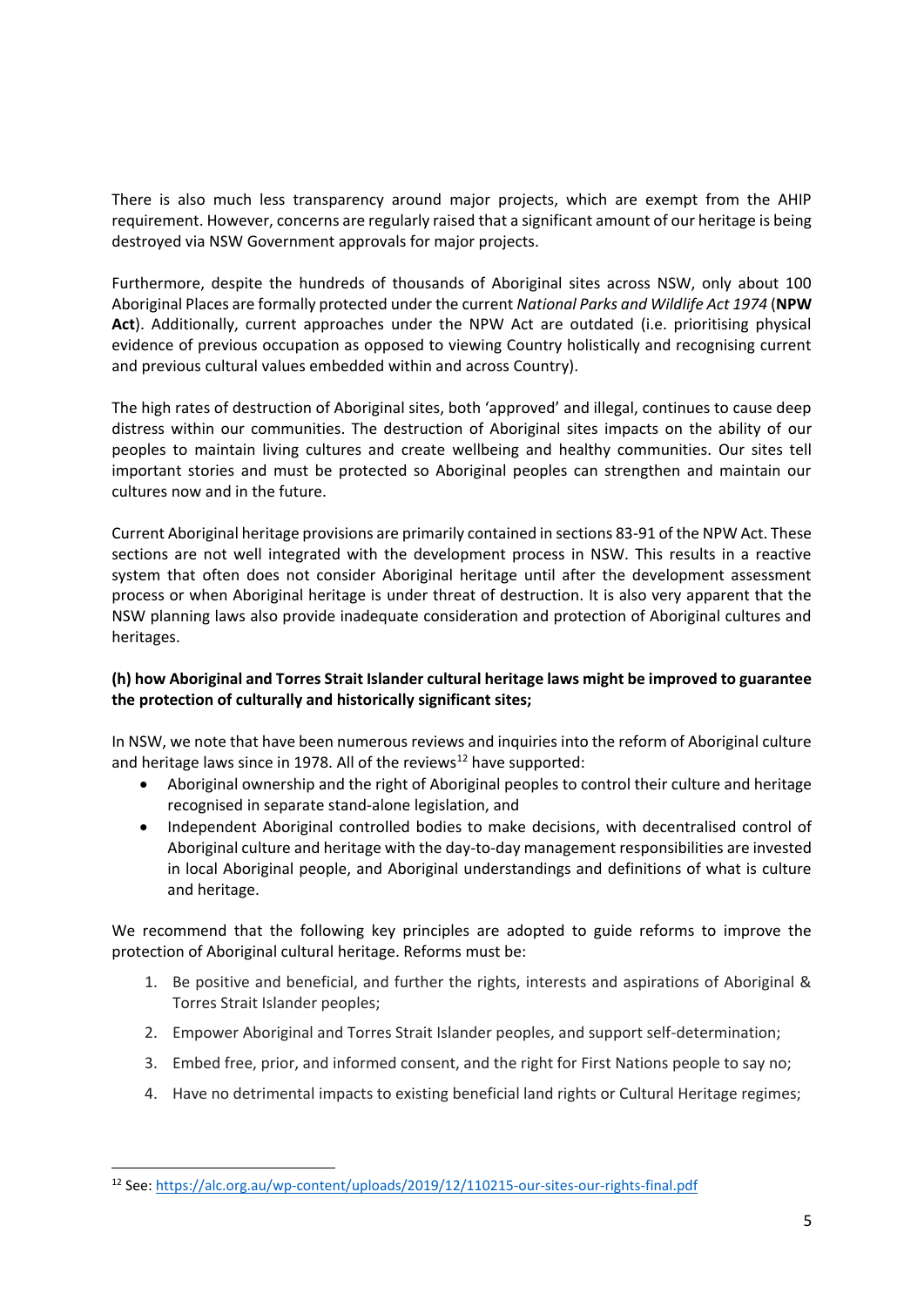- 5. Build on existing structures Aboriginal community-controlled structures of land rights and native title;
- 6. Be led, supported by, and meet the needs of Aboriginal and Torres Strait Islander peoples;
- 7. Based on best practice international standards, including United Nations Declaration on the Rights of Indigenous People

In NSW, we seek to ensure that new laws include the following:

- 1. Decision making, administration, compliance, enforcement by Aboriginal people, including:
	- a. Independent Aboriginal cultural heritage State body to establish and administer the regulatory system
	- b. Local Aboriginal people making decision on local ACH matters
- 2. Whole of government approaches not limited to a regime that regulates site destruction
- 3. Improved protections and promotion of Aboriginal culture and heritage, including conservation mechanisms, better regulatory and land use planning, protections for misuse of intangible heritage, protection and promotion of knowledges and languages, protection and support for cultural practice, access and use, appropriate repatriation mechanisms, mechanisms to support Aboriginal land rights and water rights etc;
- 4. Requirements for approvals by Aboriginal people about Aboriginal cultural heritage matters before planning / land use decisions are made - Aboriginal people must be able to refuse an activity or development where there will be unacceptable impacts to Aboriginal heritage, in line with the United Nations *Declaration on the Rights of Indigenous peoples*,
- 5. Definition of Aboriginal Cultural Heritage that reflects Aboriginal peoples understandings, recognises living culture, and ensures blanket protections
- 6. Strong investigation powers and enforcement and compliance provisions
- 7. Increased penalties
- 8. No or minimal roles for Ministers
- 9. Limited defences available to harm offences
- 10. Removal of merits appeals for proponents or provision of equitable merits appeals for Aboriginal people
- 11. Recognition that Aboriginal heritage belongs to Aboriginal people not the Crown;
- 12. Resourced properly by governments.

Furthermore, we suggest that the laws should be enabling and provide a framework that supports self-determination, instead of seeking to legislate for Aboriginal community and cultural elements. The laws should ensure strong regulatory frameworks, but not seek to disempower Aboriginal people through inappropriate attempts to legislate for culture.

New laws should also ensure a strong national framework, with recourse for Aboriginal peoples where State / Territory laws have failed.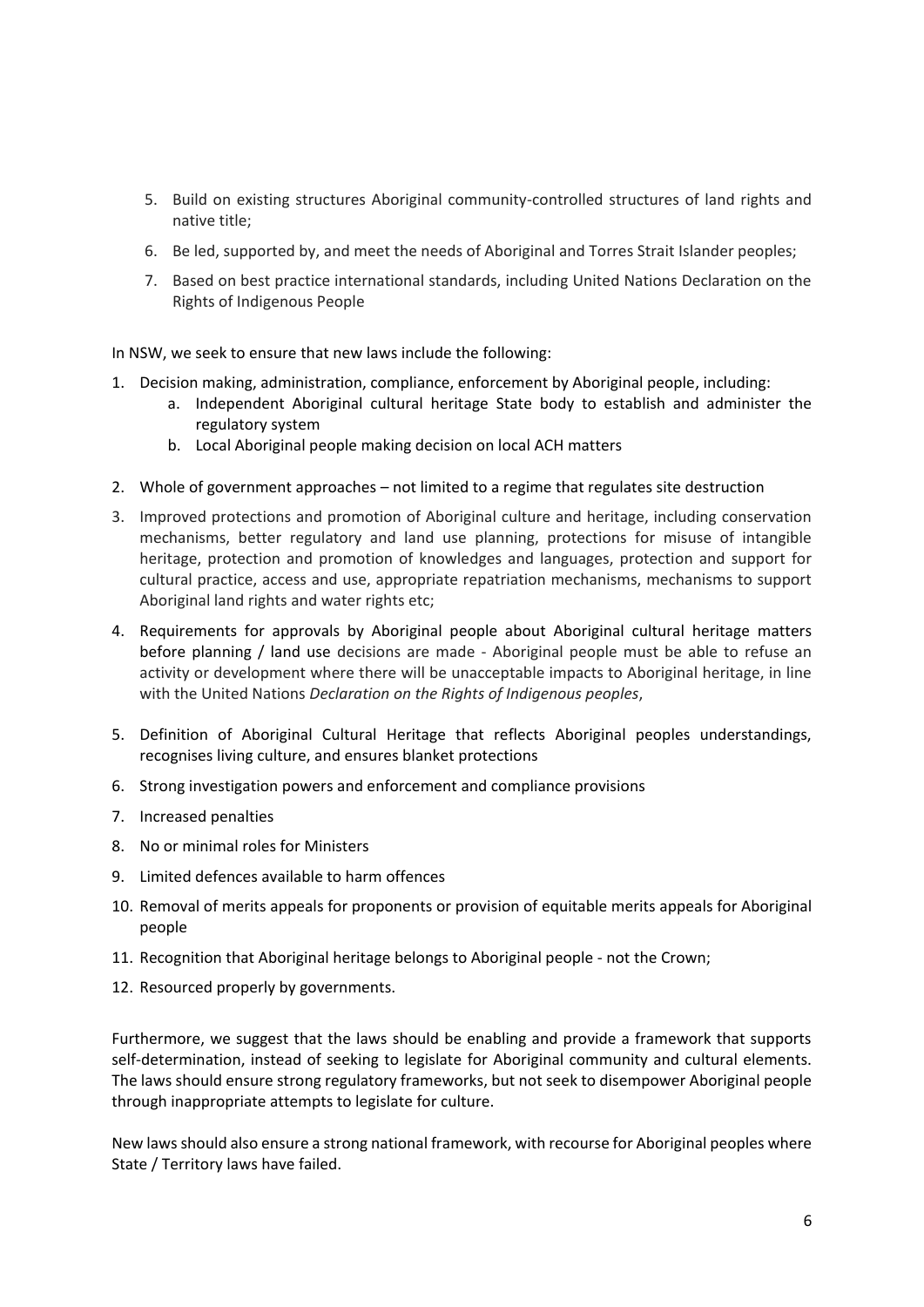It is only through the above practices that Aboriginal cultures and heritages can be improved to guarantee the protection of culturally and historically significant sites.

NSWALC encourages Committee members to broaden understandings of 'significance' from one based solely on archaeological timelines and testing to an understanding that recognises holistic Aboriginal understandings of Country. It is fundamental that the richness and diversity within and between our peoples, cultures, and languages (both contemporary and historical) are recognised for their significance as determined by our peoples. By only referring to the past, there is a very real risk of ignoring the current vibrant, contemporary cultures within and between Aboriginal communities and peoples.

## **(i) opportunities to improve indigenous heritage protection through the** *Environment Protection and Biodiversity Conservation Act 1999***; and**

Australia's key piece of national environmental law – the *Environment Protection & Biodiversity Conservation Act 1999* (**EPBC Act**) – is not up to the task of providing that strong framework to protect Aboriginal heritage. It does not adequately protect Country, or our cultural heritage, and does not appropriately recognise and provide for the rights and interests of Aboriginal people.

The current EPBC Act review provides a key opportunity for the Commonwealth Government to implement enhanced mechanisms to both protect the environment, ensure self-determination, and provide Aboriginal communities with meaningful opportunities to protect and manage Country. This is in line with existing government commitments to Closing the Gap and will, in turn, benefit all Australians.

The operation of the EPBC Act needs to be improved to better support the rights and interests of Aboriginal people. Aboriginal people should be involved in decision making, including as approval authorities. Greater emphasis should be placed on Aboriginal self-determination and rights (including free prior informed consent requirements), and land management and biodiversity stewardship.

Specifically, NSWALC recommends Australia's environmental laws be strengthened to recognise and provide for the rights and interest of Aboriginal people, including to:

- Better recognise and promote Aboriginal people's environmental management, stewardship, and consensual knowledge sharing, and
- Facilitate Aboriginal people's decision making including in regulatory water and land management bodies, in line with requirements for free prior informed consent informed by the United Nations Declaration on the Rights of Indigenous Peoples (to which Australia is a signatory).
- Recognise the unique status of Aboriginal peoples in Australia in all aspects of environment, biodiversity, land, heritage and natural resource management, including through effective decision-making and partnership arrangements,

We note that interim report<sup>13</sup> on the EPBC Act review recognises that current environmental laws, including in relation to Aboriginal cultural heritage and engagement with Aboriginal people are failing and need reform.

<sup>13</sup> <https://epbcactreview.environment.gov.au/resources/interim-report>